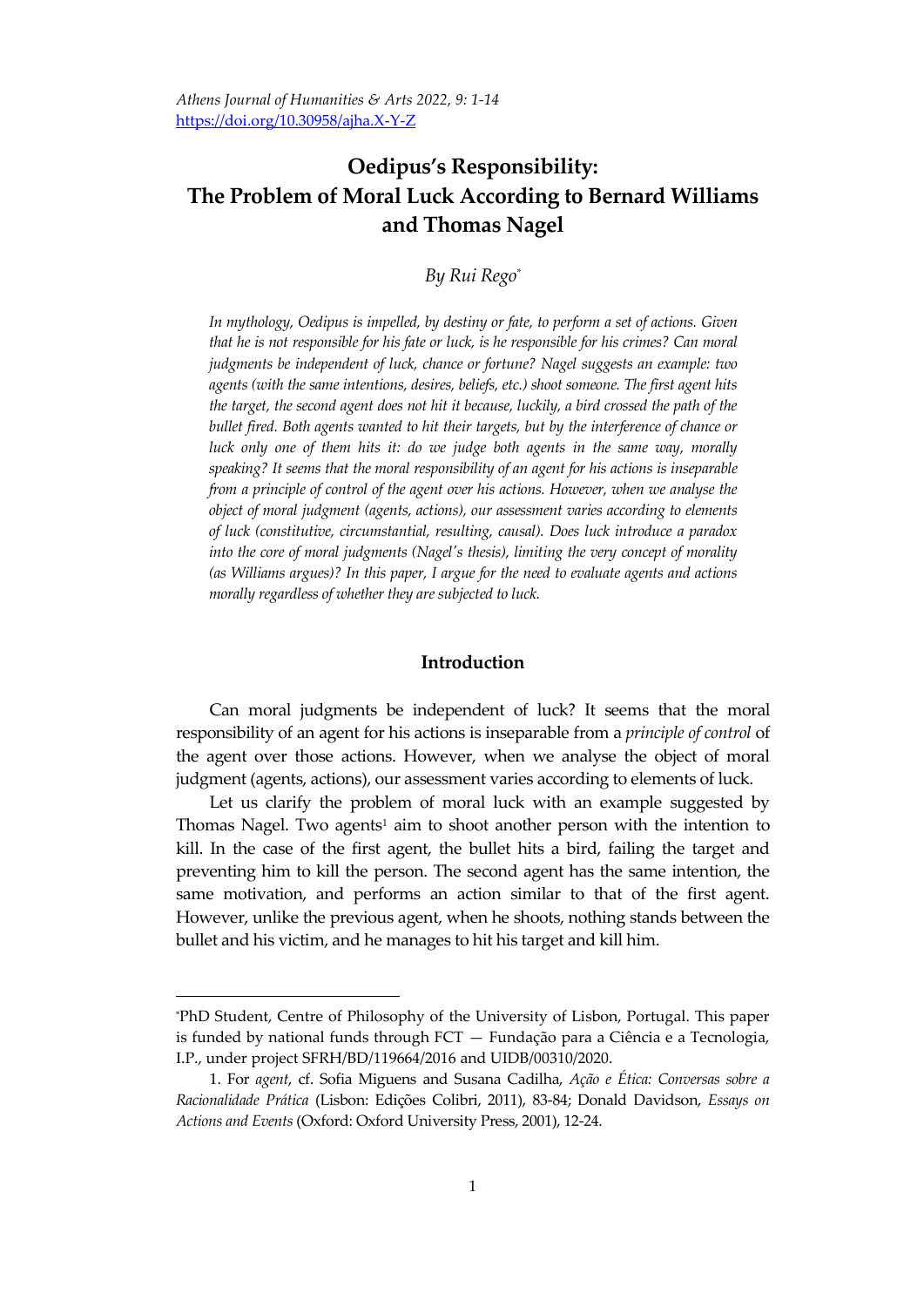$\overline{a}$ 

Our *moral judgment* of these two agents is distinct: we do not consider attempted murder and homicide to be morally wrong at the same level. But, if this is so, we are admitting that moral judgments differ according to *luck*, i.e., to something that is not controlled by the agent. The *intentions* and *actions* of the first and the second agents do not vary (both have the intention to kill and act accordingly). What does vary from one case to the other is a *circumstance* and, because of that, the *consequences*. But, if we make a different appraisal of both actions, it appears that we don't judge only what is under the control of the agent. For nothing that is directly dependent on both agents' control is different: both have the same intentions, beliefs, and motivations to kill a person. The fact that one of them is effective and the other isn't does not depend on something that was under any of the two agents' control, but on the fact that in one of the cases, the trajectory of the bullet was intercepted, by chance or luck, by a bird passing through.<sup>2</sup>

Consider a second example. Two people want to help feeding the poor and they can do a bank transfer to that effect by pressing a button. The first person pushes the button and the money is indeed sent. The second person presses the button, but the money isn't transferred, perhaps due to technical reasons, and therefore no poor person is fed. Should both be praised for their generosity?<sup>3</sup> This is the fundamental point of the discussion: if the consequences of an action are important for the moral evaluation of that action, then, when the consequences depend on luck and not on what the agent can control, moral evaluation must be dependent on luck.

What can *luck* have to do with *moral* thought? Bernard Williams felt that, in associating these two terms — *moral* and *luck* —, he was creating an oxymoron, 4 because their combination expresses a dilemma or a confrontation. On the one hand, based on the principle of control, an agent has moral responsibility only for what he can control in his actions. But luck is something that escapes human control. Thus, *prima facie*, morality has nothing to do with luck: morality has to do with judgments about responsibility, about whether an agent is or isn't justified in acting as he did, and therefore whether he is worthy of praise or blame; luck, on

<sup>2.</sup> Thomas Nagel, *Mortal Questions* (Cambridge: Cambridge University Press, 1979), 29.

<sup>3.</sup> I owe this example to the anonymous reviewers of this paper.

<sup>4.</sup> "When I introduced the expression *moral luck*, I expected it to suggest an oxymoron. There is something in our conception of morality, as Thomas Nagel agreed, that arouses opposition to the idea that moral responsibility, or moral merit, or moral blame, should be subject to luck. This is so, I still think, because the point of this conception of morality is, in part, to provide a shelter against luck, one realm of value (indeed, of supreme value) that is defended against contingency. However, there are some misunderstandings that I now think my formulations in *Moral Luck* may have encouraged." Bernard Williams, *Making Sense of Humanity and Other Philosophical Papers 1982-1993* (Cambridge: Cambridge University Press, 1995), 241.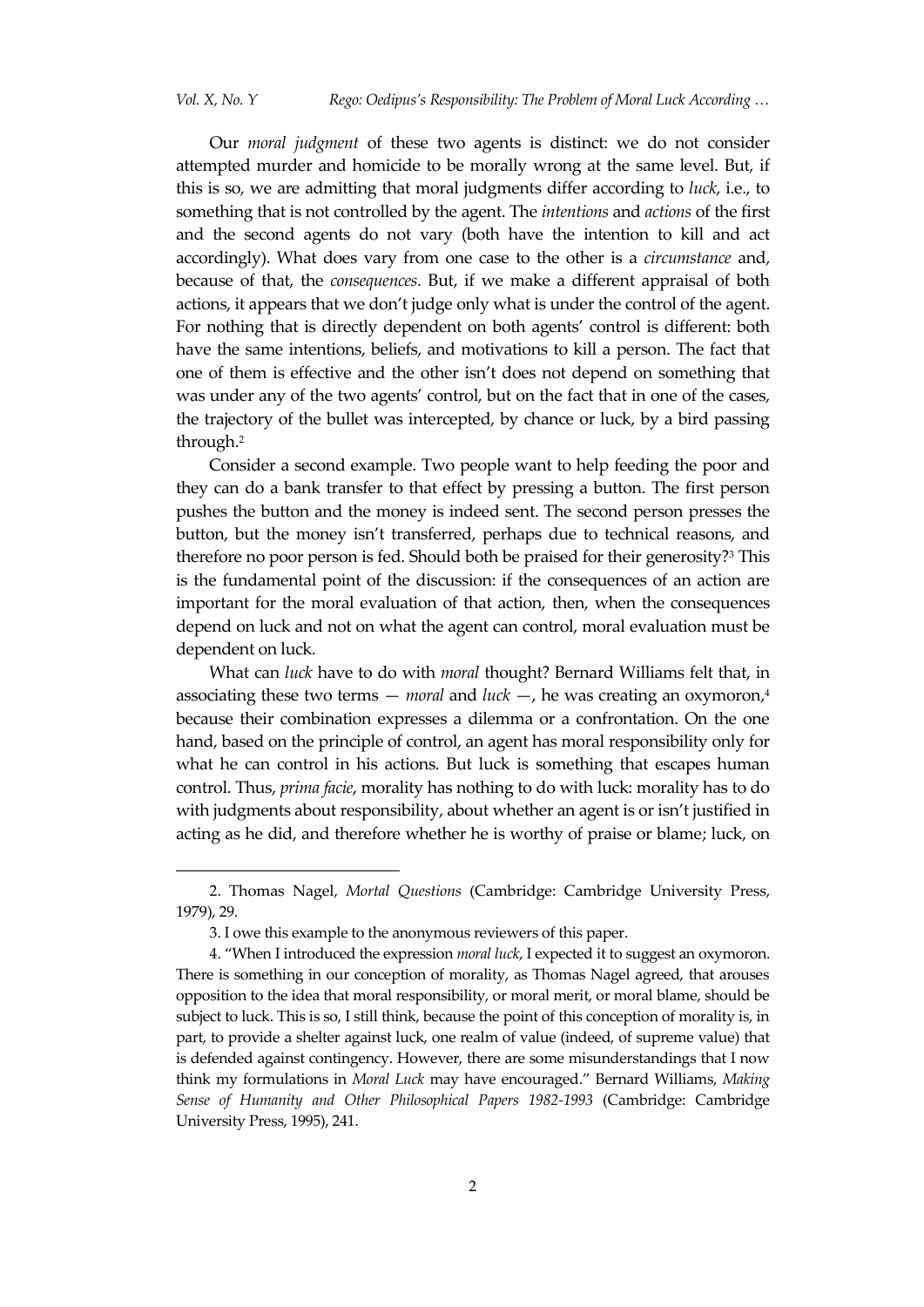the other hand, consists of elements that are beyond the realm of human freedom. However, we don't usually eliminate from our moral judgments elements that escape the agent's will. So, can agents and their actions be subjected to moral judgments when they are substantively subjected to fate or luck? It should be noted that fate can be distinguished from luck. Fate is usually associated with a predetermination concerning the whole of life, a predetermination that can be blind or produced by someone, whereas luck (or bad luck) is usually referred to an isolated, chance event. As I will eventually conclude, in the case of fate, the person (Oedipus) cannot resort to it to clear himself of an action he was led to commit, while in the case of luck (the bird), our judgment of the agent's moral fault is nuanced by the fact that he was prevented from completing his action. That is, in the case of Oedipus, the fate that impels him to action does not diminish his responsibility, whereas in the case of the killer, the luck that prevented him from completing the action diminishes his blame.

Let's consider the myth of Oedipus. Oedipus is impelled by fate to perform a set of actions; not being responsible for his fate, is he responsible for his crimes? I shall argue that, although fate or luck interferes with our moral judgments, it is necessary to evaluate agents and actions morally regardless of whether they were impelled to action by fate or luck. I shall begin by defining moral luck and categorizing it in different types (*resultant, circumstantial, constitutive*, and *causal*); I then proceed analyse the interference of luck on the judgments we make about others (considering Nagel's proposal) and the interference of luck on the agent's self-evaluation of his own actions (in Williams' philosophy). I shall conclude by arguing that, even if we accept the interference of chance in life projects, we cannot admit that bad luck alters our moral judgments (at the risk of bad luck completely eliminating the object of moral judgment): Oedipus cannot escape moral judgment by claiming that his actions were due to the force of circumstances that transcended him — his fate or his bad luck.

# **Field of Analysis**

*Luck*, *fate* or *fortune* — the things that escape the control of the human agent as contingencies, good or bad, advantageous or harmful — is a recurrent theme of moral consideration both in ancient philosophy and in tragic poetry. Hellenistic culture uses the *fate* in 25 different ways (has 25 different words for *destiny*). In recent times, the echoes of the problem of luck circumscribed to morals are essentially due to Bernard Williams and Thomas Nagel. "Moral Luck" by Thomas Nagel is a response to Bernard Williams' paper of the same title. In 1975, both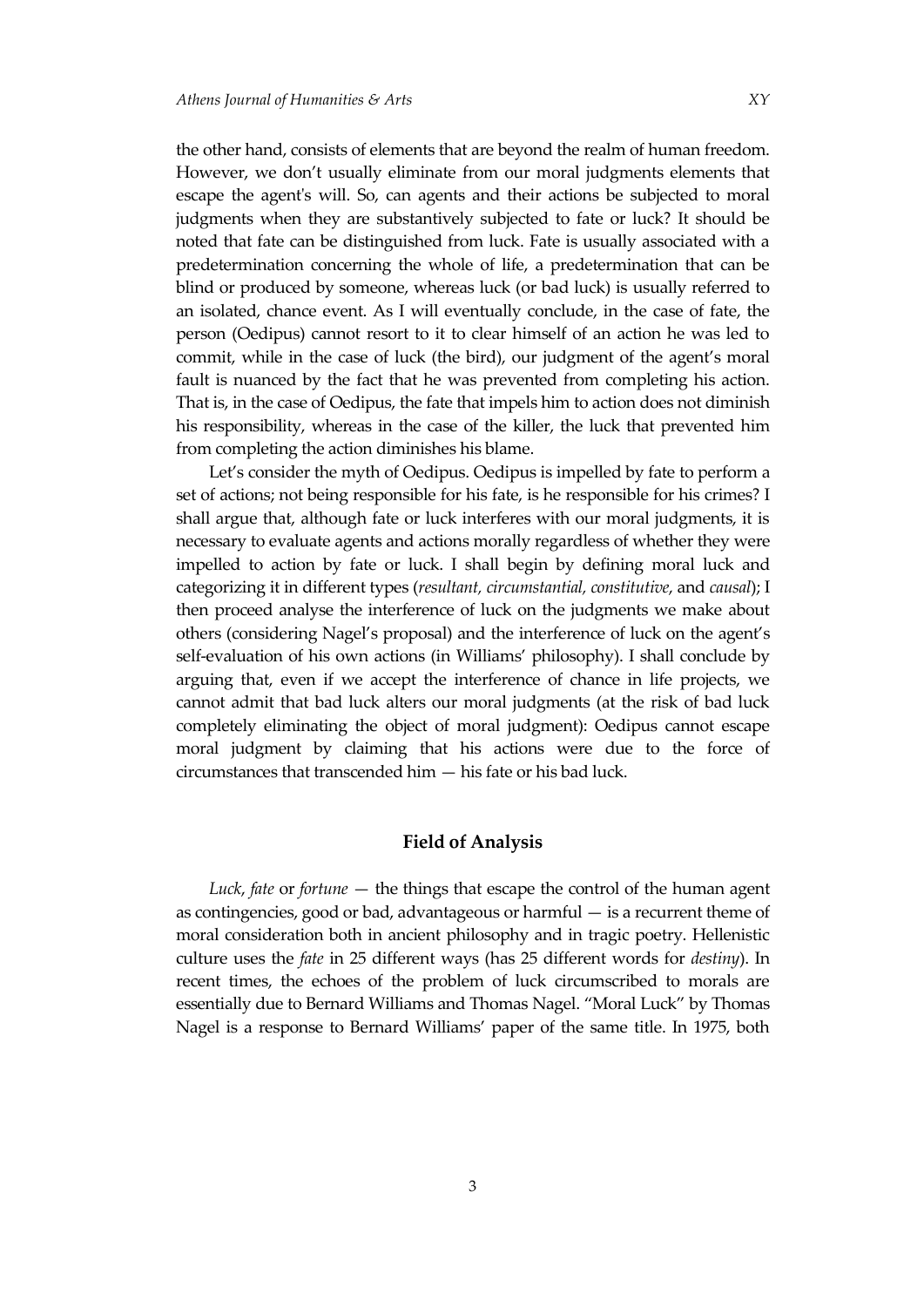philosophers entered a Symposium on Aristotelian thought with a meditation on moral luck. These articles are the mainspring of contemporary discussion.<sup>5</sup>

Martha Nussbaum analyses the influence of luck or fortune on ethical life (particularly in *The Fragility of Goodness: Luck and Ethics in Greek Tragedy and Philosophy*, 1986), evoking not only the philosophers (mainly Plato and Aristotle), but also the (tragic) poets, given how compelling the theme is for both poets and philosophers. Recalling how tragic poets were considered "important sources of ethical insight"<sup>6</sup> with whom philosophers directly competed, Nussbaum follows Bernard Williams' philosophical exercise of returning to Greek thought and tragedy.

In this reengagement with Greek philosophy and tragedy, we can find, among other references, the important case of Oedipus.<sup>7</sup> The myth of Oedipus has multiple facets in contemporary culture. 8 In this paper, I want to focus on the fact that Oedipus internalizes the guilt of parricide although he was destined by fate to perform it, thus becoming a central example of the paradox I'd like to analyse: the paradox introduced by moral fate.<sup>9</sup>

#### **Methods and Categories**

In the present section, I will focus on both the definition and the characterization of the types of moral luck proposed by Thomas Nagel, trying to systematize them. At the end of this section, I will make a brief commentary on the cases of luck analysed by Bernard Williams. Let's start by considering Nagel's definition of moral luck:

Where a significant aspect of what someone does depends on factors beyond his control, yet we continue to treat him in that respect as an object of moral judgment, it can be called moral luck. 10

<sup>5.</sup> Sergi Rosell, *La Suerte Moral* (Oviedo: KRK Ediciones, 2013), 23-26; Judith Andre, "Nagel, Williams, and Moral Luck," *Analysis* 43 (1983): 202-207.

<sup>6.</sup> Martha Nussbaum, *The Fragility of Goodness: Luck and Ethics in Greek Tragedy and Philosophy* (Cambridge: Cambridge University Press, 2001), XV.

<sup>7.</sup> Ibid, XXXII; 25; 129; 282-283; 334; 380; 383; 385; 387; 489*n*; 510*n*; Williams, *Moral Luck* (Cambridge: Cambridge University Press, 1981), 30.

<sup>8.</sup> Carlos João Correia, *Mitos e Narrativas: Ensaios sobre a Experiência do Mal (*Lisboa: Centro de Filosofia da Universidade de Lisboa, 2003), 147-160.

<sup>9.</sup> For a broader literature review about *moral luck*, see Dana K. Nelkin, "Moral Luck," in *The Stanford Encyclopedia of Philosophy* (ed.) Edward N. Zalta (Summer 2021 Edition).

<sup>10.</sup> Thomas Nagel, *Mortal Questions,* 1979, 26.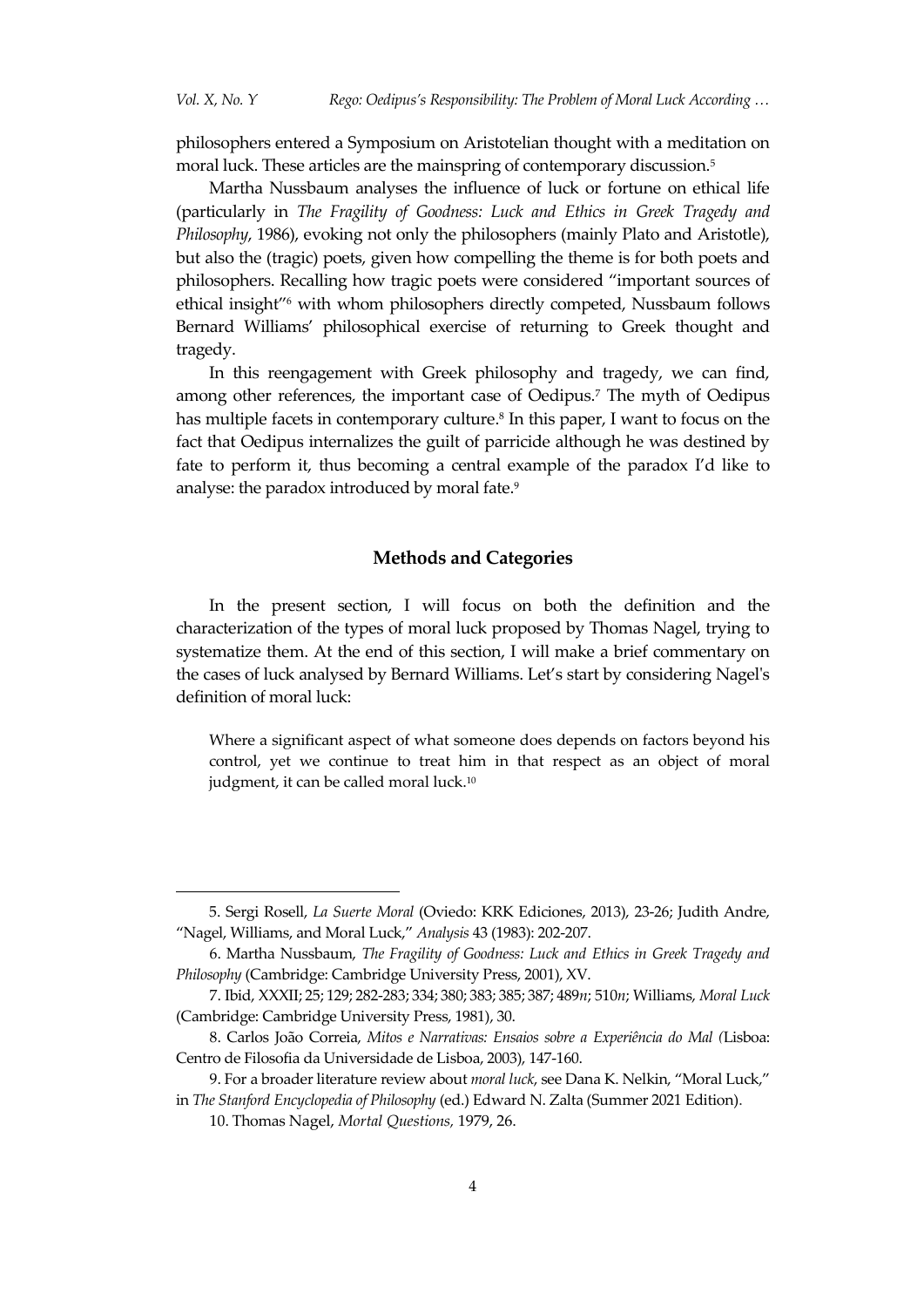According to this definition of moral luck, the object of moral judgment integrates factors external to the will of the agent. That is, character and action are evaluated also according to good or bad luck.

The elements of luck which interfere with moral judgment can be distinguished and typified into different categories: *resultant luck*, *circumstantial luck*, *constitutive luck*, and *causal luck* (note that although Thomas Nagel has listed these forms of moral luck, the designations are not explicitly of his making). These different types of moral luck help clarify what is at issue.

*Resultant luck*. <sup>11</sup> The case of murder *versus* attempted murder presented above is an example of *resultant moral luck*. Both members of the pair (the murderer and the murderer in the attempted form) had the same intentions, plans, motives and actions. Yet, the outcomes differed. The different outcomes (murder and attempted murder) trigger different moral judgments.

Another example formulated by Nagel is the case of the Russian revolutionaries known as the Decembrists. The Decembrists were a revolutionary group in Russia that contested Tsar Nicholas I. Like all revolutionaries, they took a risk when they launched their uprising: if their actions were successful, they would be justified; if not, they faced a grim future. The outcome was tragic: the coup failed, and the consequences were severe for the soldiers who had been persuaded to follow them.

As we will see later, it should be noted that *retroactive justification* based on future success does not eliminate present evils. Thus, for example, Serguei Volkonski, one of the few Decembrists who survived the Siberian punishment, was Tolstoy's distant cousin and the inspiration for the character of Prince Andrei Bolkonski in *War and Peace*; but his alleged literary and artistic success does not supersede the evil of having been imprisoned. We will return to this topic when discussing *Gauguin's problem* as presented by Bernard Williams.<sup>12</sup>

*Circumstantial luck*. It refers to the environment in which one acts, or the time and place in which one finds oneself, and how this fact determines how one is appraised. Consider the case of two German men, one of whom travels to Argentina before the rise of the Nazi party in Germany, while the other remains in Germany. Both identify with the ideology of the rising Nazi party, but the agent who remains in Germany will eventually become an officer in a concentration camp, while the other does not affect his support for the Nazi party because he is not, at that time, on German territory. According to Nagel, it is not possible to pass the same judgement on both agents' ideological stance.

In Oedipus' case, the circumstances in which he found himself were relevant. We can assume that Oedipus would not kill his father if he knew he was

<sup>11</sup>. Sergi Rosell, "Nagel y Williams Acerca de la Suerte Moral," *Revista de Filosofia* 31, no. 1 (2006): 158. Cf. Bernard Williams, *Moral Luck*, 1981, 28.

<sup>12.</sup> Orlando Figes, *Uma História Cultural da Rússia* (Rio de Janeiro: Record, 2017), 150.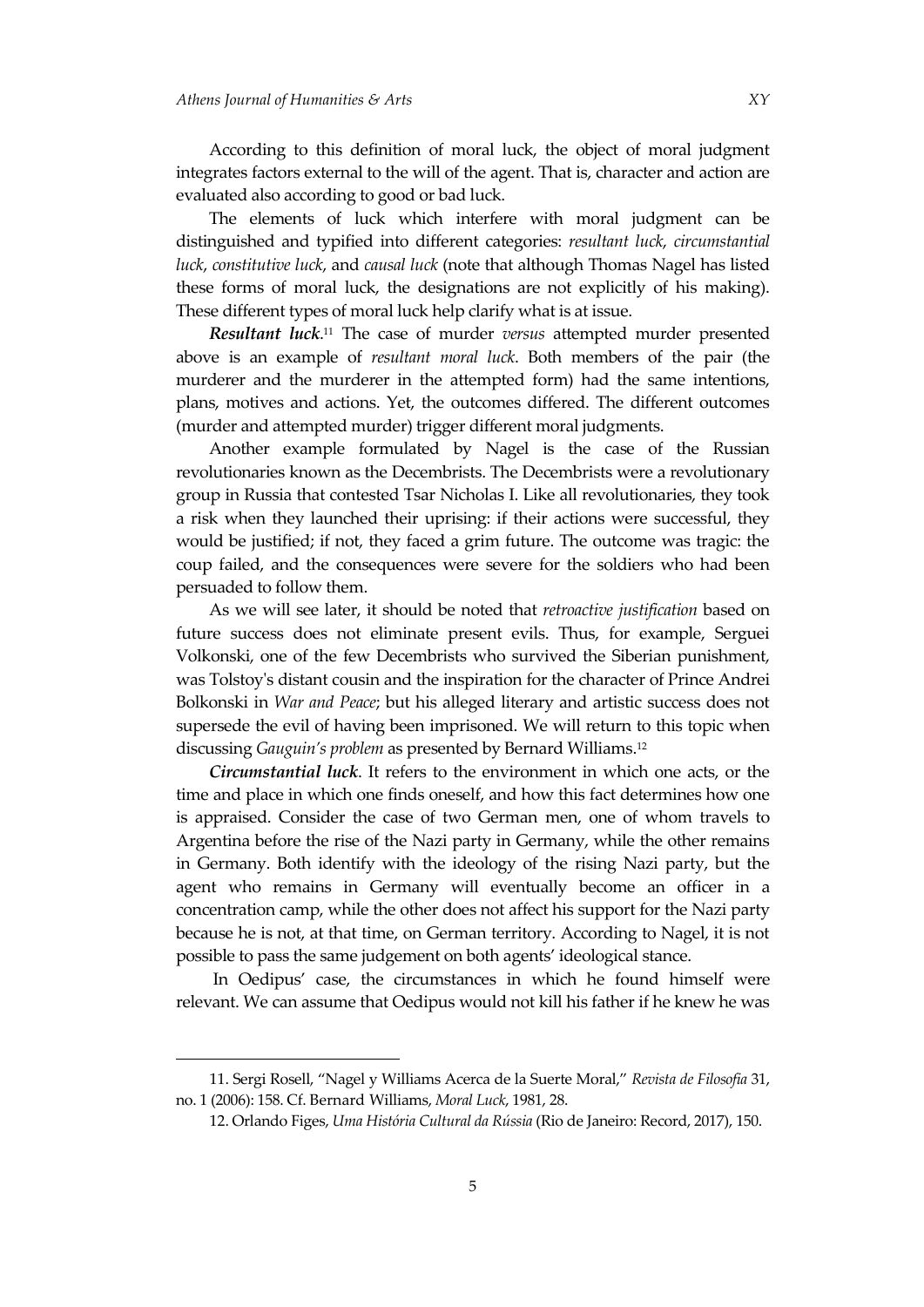his father (he would not commit parricide), because Oedipus ran away from home so as not to risk killing his father (or the man he thought was his father).

*Constitutive luck*. One considers "one's luck to be who one is [...] one's inclinations, talents, and temperament."<sup>13</sup> An agent's response to the requirements of morality is not indifferent to the kind of agent that he is. Thomas Nagel points to character's traits (sympathy, cowardice, coldness, envy, etc.) that are the background from which one responds morally (although one can counteract those same character traits). As to Williams, he begins "Moral Luck" by presenting the sage in classical antiquity as someone immune to luck, independent from whatever might disturb his tranquillity and happiness (think of the Stoic sage); however, he adds that this would already be an example of *constitutive luck*, since not all agents are willing to be wise in this way, able to accept the corresponding demands, inclined to take this path, that is not accessible to all.

*Causal luck*. "The luck in how one is determined by antecedent circumstances."<sup>14</sup> The debate about determinism *versus* free will falls under this category of moral luck. On the one hand, if our actions are a consequence of things that we do not control, they are not free actions, and since freedom is, as we would admit, a requirement for moral action, they are not proper moral actions. On the other hand, if we admit that agents are free, it is as if they inserted into the causal world, which they can't control, a certain spontaneity non determined by biological, physical, psychological luck, etc.<sup>15</sup>

For the purposes of the categorization of cases of luck, Thomas Nagel's work seems more adequate, since it is more detailed. Nagel uses Bernard Williams' *constitutive luck*, but Williams makes a broader category of it, encompassing not only *constitutive luck* in the sense given above, but also *circumstantial luck* and *causal luck*. Williams distinguishes *constitutive luck* from *incident luck*, understanding the latter as the *resultant luck* of the types here presented.<sup>16</sup>

#### **Results: Limits, Justifications, and Regret**

*First*. The boundaries of moral luck are dependent on the concept of morality that one has. If you think Kantian, then moral responsibility excludes the idea of luck. If you agree with Kant, then *good will* (*guter Wille*), the will whose goodness is intrinsic (since it expresses duty or has the moral law as its motive), must dominate over talents and temperament (referred to earlier as *constitutive luck*) and over luck in general (*circumstantial*, etc.) as a condition for being moral.

<sup>13.</sup> Thomas Nagel, *Mortal Questions,* 1979, 28.

<sup>14.</sup> Ibid.

<sup>15.</sup> Thomas Nagel will return to this problem in *The View from Nowhere*, cf.: Nagel, *The View from Nowhere* (Oxford: Oxford University Press, 1986), 110-137.

<sup>16.</sup> Sergi Rosell, "Nagel y Williams Acerca de la Suerte Moral," 2006, 158.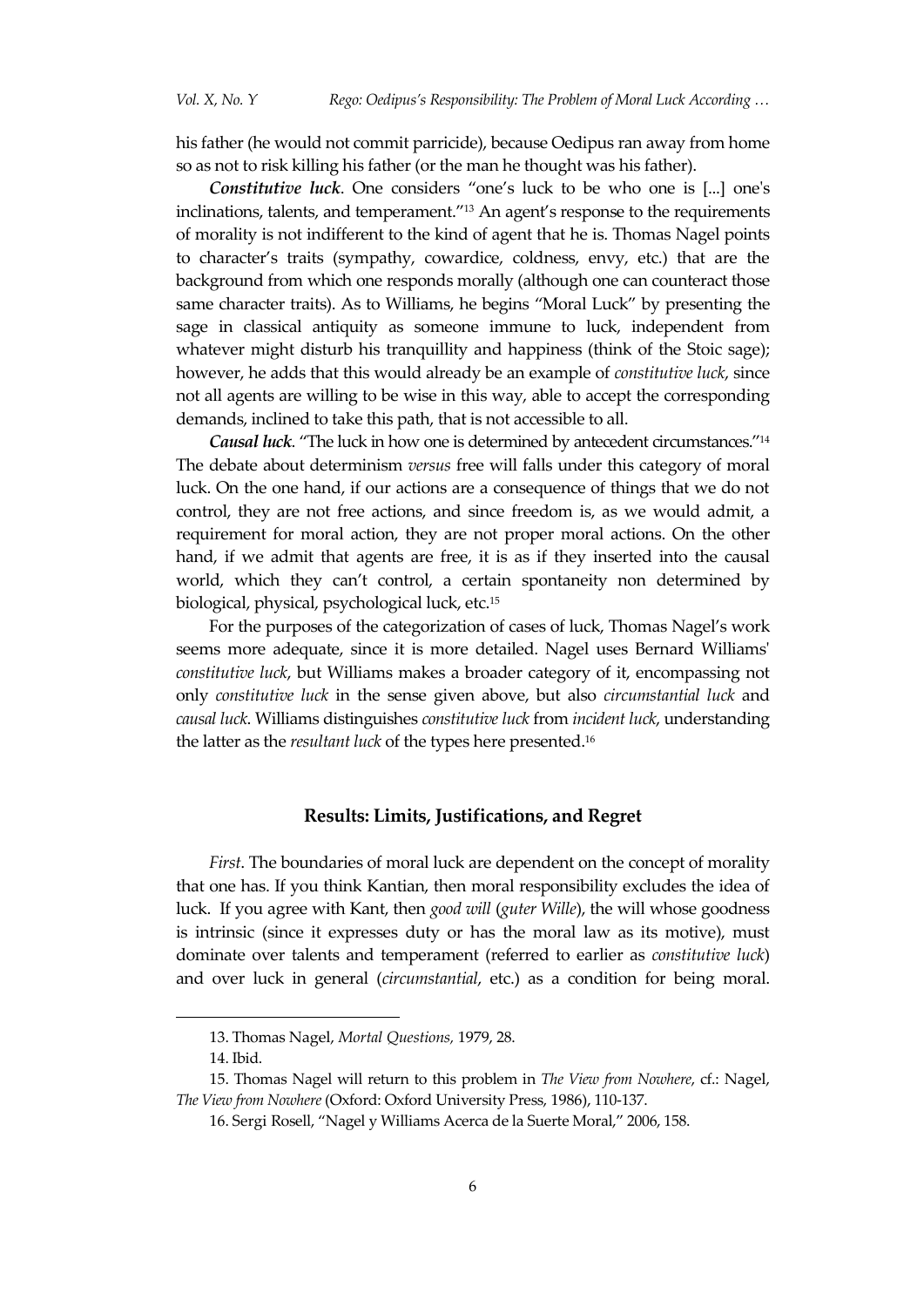According to Kant, luck does not interfere with morality and moral judgments nor should it.<sup>17</sup> Kantism is the paradigm theory for the denial of moral luck, since moral duty  $-$  to act according to one's good will  $-$  excludes from its horizon elements such as luck, fate or fortune, which bypass the determination of the will by duty. Contrary to the sage referred to by Williams (mentioned earlier), who is inclined to his sagacity by his *constitutive luck*, Kant believes that the possibility of an agent morally determining his will is universal, regardless of inclinations. 18 Bernard Williams recognizes in this thesis — of morality conceived as independent of luck — an enticing aspect: it is, in a certain sense, a consolation for the injustices of the world; <sup>19</sup> in Kant's view, morality restores equality among people, because morally relevant actions can't have anything to do with luck (*constitutive*, *circumstantial*, or other).<sup>20</sup>

*Second*. Luck imposes limitations on morality. According to Bernard Williams, morality (contemporary and otherwise) aims at "delivering good news,"<sup>21</sup> by advancing harmonious conclusions to practical dilemmas. The circumstantial contingencies of human life betray, at every step, the ambition to find harmony for practical dilemmas. Williams is interested in Greek tragedy because it presents man (even the hero) as irreconcilable with the world. There is, in fact, a distance and confrontation between individual desires and the force of reality, regardless of whether we call it fate, the gods, or social reality.<sup>22</sup> In this sense, the agent could act well and still feel regret. Rationality and morality do not guarantee harmony of judgement, nor a safe conduct inhibiting luck and circumstantial (or other) chance. Williams is sceptical as to the ability of morality to solve practical dilemmas.

*Third*. Let us consider, in the context of luck, *retrospective justifications* for action, starting with a case presented by Bernard Williams, the so-called *Gauguin problem*: <sup>23</sup> imagine that Gauguin has to decide whether to live according to certain social expectations (and thus continuing to live with his family) or travel to the

<sup>17.</sup> Immanuel Kant. *Fundamentação da Metafísica dos Costumes* (Lisboa: Porto Editora, 2003), 32.

<sup>18.</sup> Ibid, 31.

<sup>19.</sup> Bernard Williams, *Moral Luck*, 1981, 21.

<sup>20.</sup> John Rawls, writing in the Kantian tradition, proposes a choice of *principles of justice* whose aim it is to blindfold the contingencies of chance. John Rawls, *Uma Teoria da Justiça* (Lisboa: Editorial Presença, 2013), 76; Rawls, *A Theory of Justice* (Cambridge, Mass.: Harvard University Press, 1971), 62-63.

<sup>21.</sup> Eduardo Pohlmann, *O Problema da Sorte Moral* (Porto Alegre: Universidade de Rio Grande do Sul, 2012), 74

<sup>22.</sup> Bernard Williams, *Shame and Necessity* (Berkeley: University of California Press, 1993), 164-165.

<sup>23.</sup> Simon Blackburn, *The Oxford Dictionary of Philosophy* (Oxford: Oxford University Press, 2005): "Gauguin problem".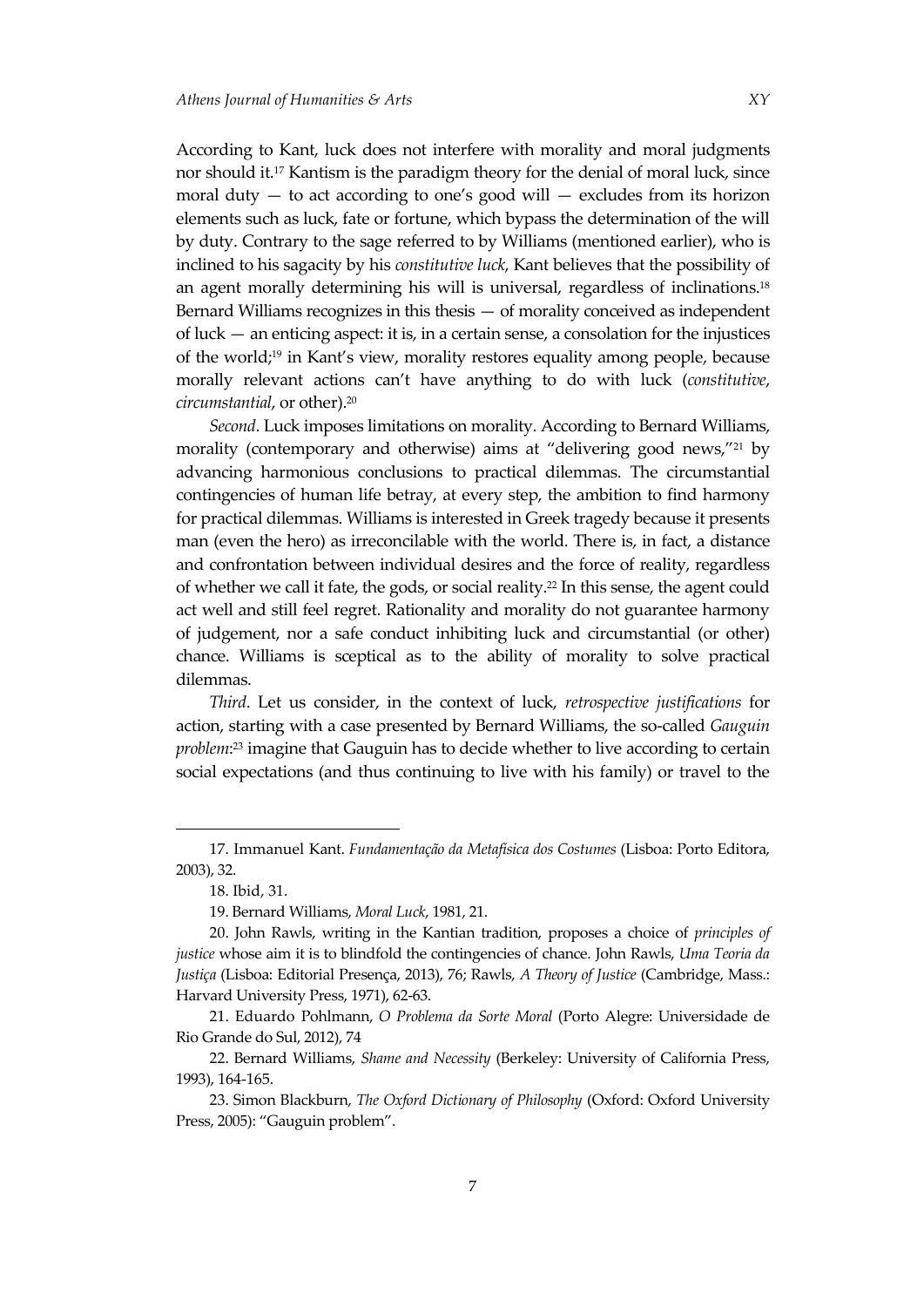South Pacific, where he can evolve as an artist and become a great painter.<sup>24</sup> If he chose the latter (as he has), the justification for his actions based on his success would be retrospective, that is *a posteriori*; but retrospective justifications depend on the consequences, and therefore, on luck in the process.<sup>25</sup> Williams goes even further, claiming that Gauguin's decision reveals that morality does not prevail in all cases: to take a risk as an artist in progress would be more structuring for Gauguin's identity than certain moral obligations. And that is Williams' dilemma — either moral value is not supreme or it incorporates elements of luck.<sup>26</sup> Thomas Nagel rejects Gauguin's case as a moral case.

Furthermore, we don't always act according to our own moral standards, but in order to have a justification when we don't, we need to present a different standard for our actions. We have to present a justification for our choice of standards, and this can ultimately also be moral: it means deciding how we should live.

*Fourth*. One might think that if the agent has no control over a particular action, then he is not truly an agent, but a spectator of an event. However, this does not seem to be the case. For example, if a careful truck driver runs over a child who jumped into the road, the driver, although careful, had no control over the outcome, and yet he is not a mere spectator of an event.<sup>27</sup> The driver can be expected to *regret* the event, even if he is exempt from moral responsibility. 28 Thus, the agent's participation in a misfortune is not indifferent, even when he is not responsible for the result.<sup>29</sup>

Williams proposes a concept that helps clarify what is at issue: *agent-regret*. That is, to the general idea of regret, according to which "it would have been better if things had been otherwise," if we had deliberated differently, there is added the agent's participation in an action (not restricted to deliberative agency) and the evaluation that the agent makes about himself. $30$  This regret presupposes that the agent participates in the act, even if he is exempt from moral responsibility for it: if the truck driver was not sorry for what happened, even

<sup>24.</sup> Bernard Williams, *Moral Luck*, 1981, 22.

<sup>25.</sup> Sergi Rosell, "Nagel y Williams Acerca de la Suerte Moral," 2006, 152.

<sup>26.</sup> Ibid, 153.

<sup>27.</sup> Bernard Williams, *Moral Luck*, 1981, 28.

<sup>28.</sup> It should be noted that *regret* has both a subjective and an objective meaning. It is one thing to say, "It would have been better if I had done things differently" and another thing to say, "It would have been better if things had happened otherwise"; the former is repentance for what one has done/not done and the driver does not feel, the latter grief for what happened.

<sup>29.</sup> For the debate around the egalitarianism of luck, as to whether, in the name of justice, a more egalitarian distribution of goods should correct certain inequalities arising from *constitutive luck* (natural talents), on the grounds that it is unjust for people to have advantages for which they are not responsible, cf. Dana K. Nelkin, "Moral Luck," 2021.

<sup>30.</sup> Bernard Williams, *Moral Luck*, 1981, 27.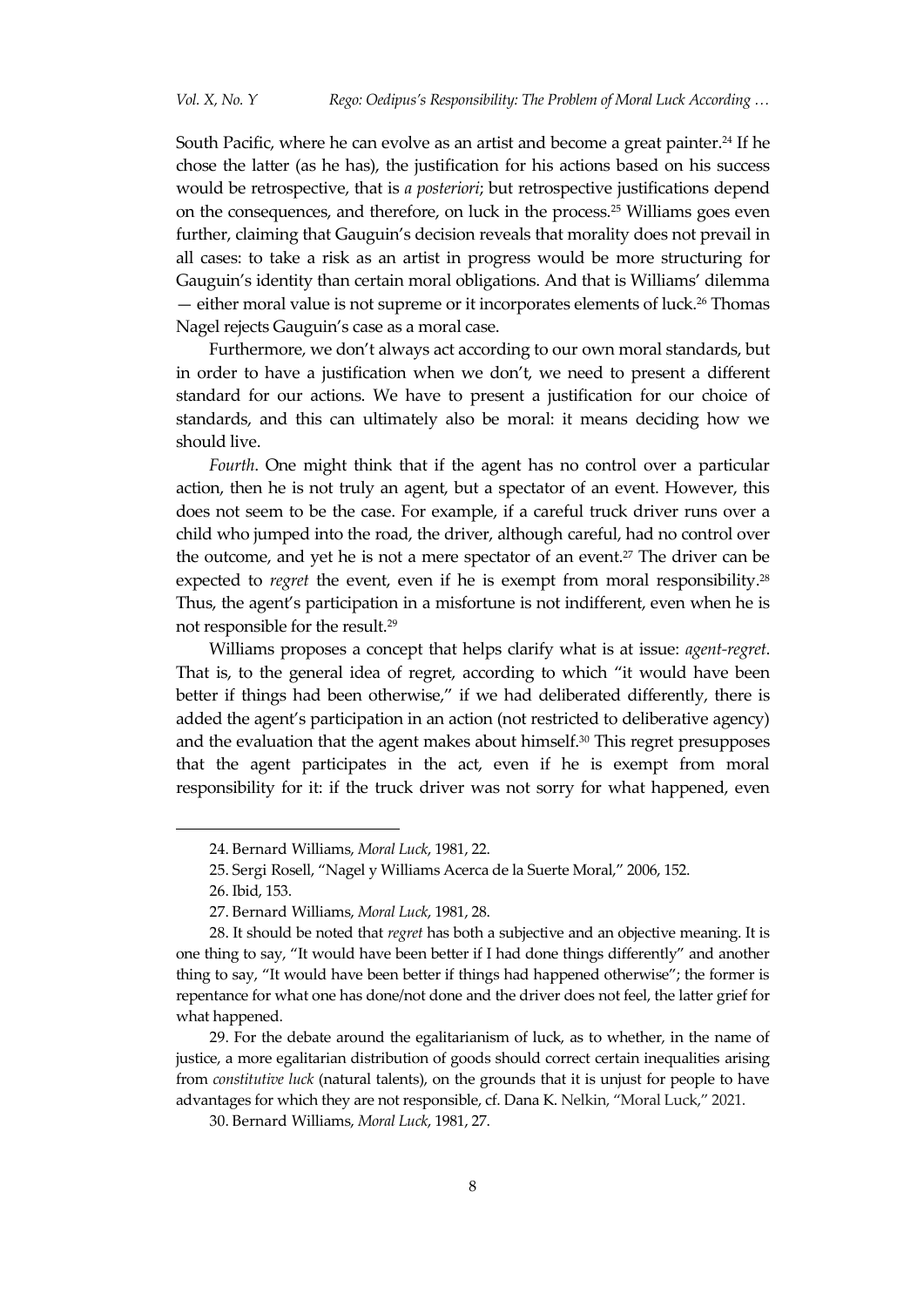$\overline{a}$ 

though he had no responsibility in it, that would be, we would admit, morally wrong. Although the running over was not intentional and the driver was not negligent, the example reveals it is not only consequences that matter for moral judgment; reactions to misfortune also play a relevant role in morality.

Thus, even if one tries to focus moral evaluation on the agent's motives and intentions, first, there is no escape from moral fate, and second, these are not the only elements to consider in morality: it is important to consider (moral) reactions in the wake of unintentional acts.

# **Discussion: The Paradox of Moral Luck or a Hybrid Position**

Thomas Nagel objects to Gauguin's case by arguing that it does not constitute a moral situation. For Nagel, the problem of moral luck is a paradox arising at the core of morality or our moral judgments. Let us analyse two corollaries of Nagelian philosophy applied to this problem.

*First*, Thomas Nagel will not give up on the principle of control as a structuring element of morality. However, he views various philosophical problems from a perspective that applies also to moral luck, namely that individuals are capable of a double viewpoint: <sup>31</sup> on one hand, the internal (or first-person) viewpoint, from which they conceive themselves as agents acting in the world; and, on the other hand, the external (or third-person) viewpoint, from which they conceive themselves as events in a given causal nexus, from which they are absent.<sup>32</sup> Nagel argues that we would be unable to always look at

<sup>31.</sup> Cf.: Thomas Nagel "Subjective and Objective," In *Mortal Questions* (Cambridge: Cambridge University Press, 1979), 196-213. "The power of the impulse to transcend oneself and one's species is so great, and its rewards so substantial, that it is not likely to be seriously baffled by the admission that objectivity has its limits. While I am arguing for a form of romanticism, I am not an extremist. The task of accepting the polarity without allowing either of its terms to swallow the other should be a creative one. It is the aim of eventual unification that I think is misplaced, both in our thoughts about how to live and in our conception of what there is. The coexistence of conflicting points of view, varying in detachment from the contingent self, is not just a practically necessary illusion but an irreducible fact of life." Nagel, *The View from Nowhere* (Oxford: Oxford University Press, 1986), 213.

<sup>32</sup>. "The problem arises, I believe, because the self which acts and is the object of moral judgment is threatened with dissolution by the absorption of its acts and impulses into the class of events. Moral judgment of a person is judgment not of what happens to him, but of him. It does not say merely that a certain event or state of affairs is fortunate or unfortunate or even terrible. It is not an evaluation of a state of the world, or of an individual as part of the world. We are not thinking just that it would be better if he were different, or did not exist, or had not done some of the things he has done. We are judging *him,* rather than his existence or characteristics. The effect of concentrating on the influence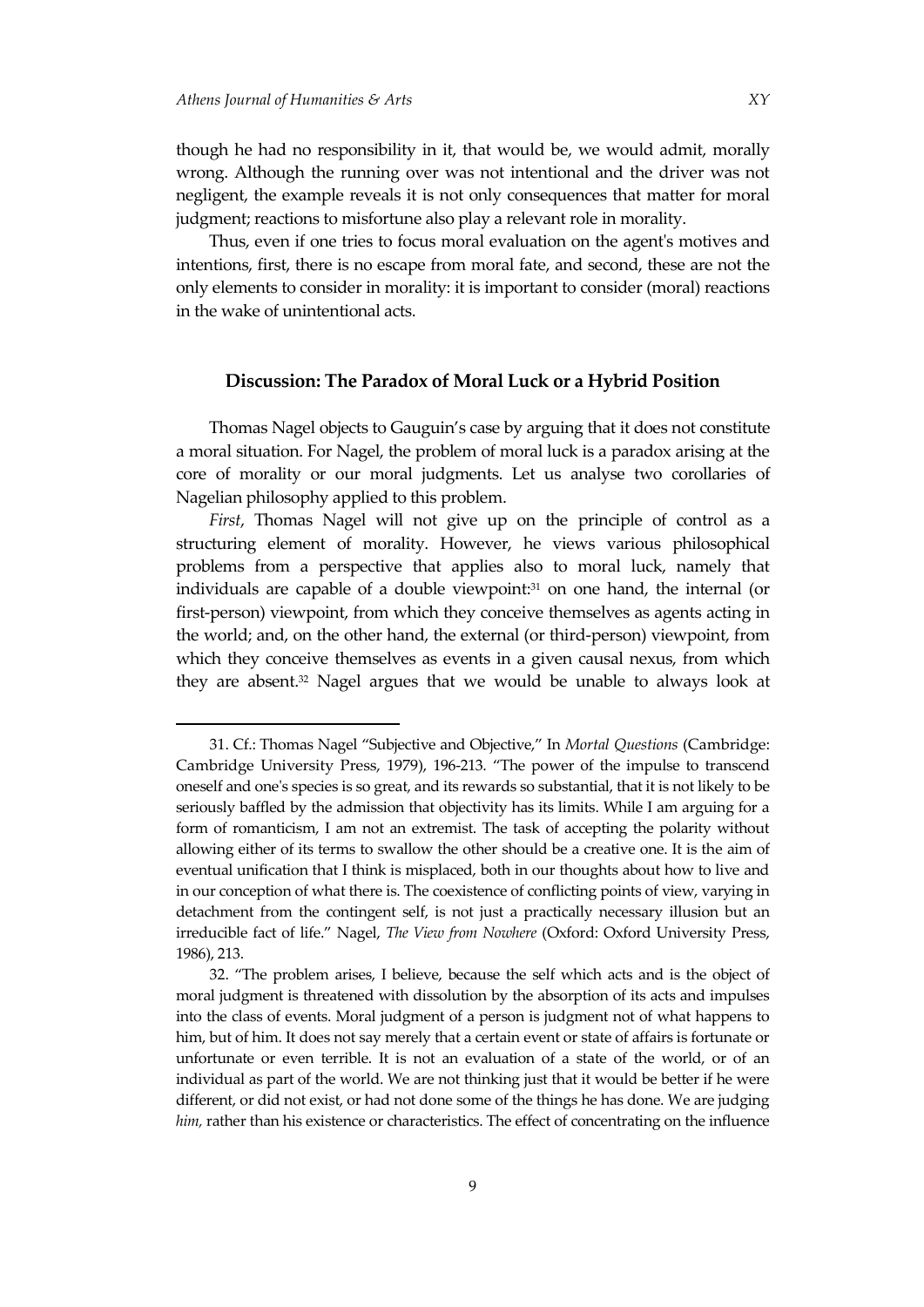ourselves from an external point of view, as mere events in a causal nexus. A permanently external point of view would eliminate the possibility of seeing ourselves as agents.

*Second*. Luck threatens intuitive and habitual moral judgements: when everything is blamed on luck, the attribution of responsibility is reduced to a point without extension. However, at the same time, the paradox clarifies relevant aspects of the agent's conception of himself:

I believe that in a sense the problem has no solution, because something in the idea of agency is incompatible with actions being events, or people being things. But as the external determinants of what someone has done are gradually exposed, in their effect on consequences, character, and choice itself, it becomes gradually clear that actions are events and people things. Eventually nothing remains which can be ascribed to the responsible self, and we are left with nothing but a portion of the larger sequence of events, which can be deplored or celebrated, but not blamed or praised.<sup>33</sup>

The analysis of the agent from an external, scientific-natural point of view, eliminates entirely the free and responsible subject, submerging him or her in a causal chain, which can be happy or unhappy, but with no room for moral praise or blame of the agent. For, in a blind causal nexus, who is the subject that responds or is responsible? In a flow of events, which actions may be subjected to moral judgment? Unlike Bernard Williams – who is sce*ptic* regarding the capacity of moral values and practical rationality to definitively influence autonomous practical decisions vis-à-vis other inputs and other values –, Thomas Nagel does not believe that morality has such limitations.

Nagel's and Williams' analysis have different focuses: (a) Nagel is interested in the interference of luck in the judgments we make about others, while Williams wants to understand the interference of luck in the agent's evaluation of his own actions (*agent-regret*; *Gauguin's problem*), i.e., the problem of *retrospective justification* for oneself and others. (b) Nagel discusses moral responsibility from an external or third-person point of view (the agent is judged from an objective point of view), while Williams reflects on the agent from an internal or first-person point of view (he is interested in the agent's self-evaluation). (c) Nagel is primarily concerned with non-circumstantial justification, while Williams highlights the agent in his surrounding circumstances, with irresolvable or morally undecidable practical conflicts. (d) For Nagel, the problem of moral luck connects to our conception of action, on the one hand, or the internal moral (actions) point of view, and, on the other hand, to the external factual viewpoint (events); while for Williams, it is not just a problem of the nature of action, but of the limits of the

<u>.</u>

of what is not under his control is to make this responsible self-seem to disappear, swallowed up by the order of mere events." Thomas Nagel, *Mortal,* 1979, 36.

<sup>33.</sup> Thomas Nagel, *Mortal Questions,* 1979, 37.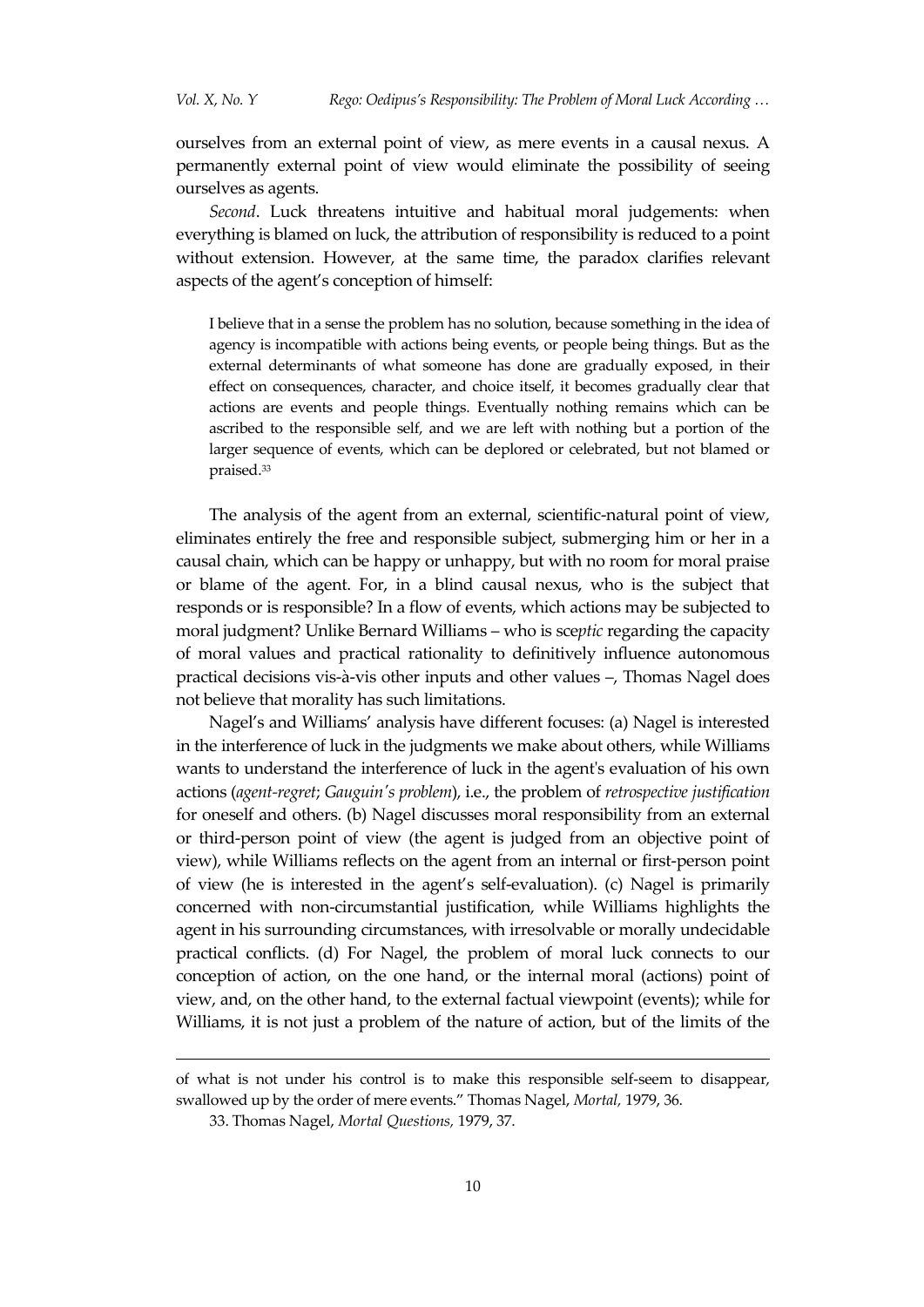voluntary, the field of what can be blameworthy or praiseworthy: one can censure the driver who runs someone over without regret, even if he has no responsibility for the running over. That is, Williams believes that the agent is not limited to the strictures of morality in a legalistic sense: moral reactions and feelings also play a relevant role.

#### **Conclusions: Oedipus' Responsibility**

*First*. Where does the debate leave us? We have two extreme positions: either we deny the principle of control, admitting the contamination by luck of every subject of moral judgment, namely agents and actions, or we deny luck, believing in the immunity that morality would allow (following Kant). One of the determining aspects introduced by the philosophical problem of moral luck is the requirement to define more clearly the field of actions and agents, accounting for the possible interference of luck and chance. Does thinking that I act count as acting? And does thinking that I act mean that I'm acting? Or can one imagine an evil genius, like Descartes', or an evil neuroscientist who makes me believe that it is I who act, when in fact everything I do is controlled by him?<sup>34</sup>

*Second*. Returning to the notion of human life originating in classical tragedy, which inspires Bernard Williams' reasoning as we have argued, what part of Oedipus' actions is entirely his responsibility, in view of the fact that his actions are conditioned by his fate or luck?<sup>35</sup> Or, in another example from tragedy, could Ajax (the one that entered the Trojan War), after being defeated and killing false enemies, return to his home? Or does his integrity leave him no other way out but suicide? It is as if something in the way the agent sees himself overcomes moral or other values. The case of Ajax reveals the (tragic) connection between a life project (of the warrior hero), luck, and the identity of the agent (self-respect), which is not exclusively moral.

*Third*. The definition of moral luck and the discussion of different moral judgments of actions that differ only due to luck, presupposes certain apparently intuitive moral feelings and reactions (repudiation of the assassination attempt, etc.). If these reactions are not presupposed, it is difficult or unfeasible to recognise moral luck. Furthermore, if we admit that the agent who missed the target (murder in the attempted form) and the agent who hit it deserve equal moral judgement (treatment), then we are not in fact validating the interference of luck in moral judgements; in that case, both (the murderers in the attempted and

<sup>34.</sup> Sofia Miguens and Susana Cadilha, *Ação e Ética: Conversas sobre a Racionalidade Prática,* 2011, 70.

<sup>35.</sup> Cf.: Bernard Williams, *Moral Luck* (Cambridge: Cambridge University Press, 1981), 30.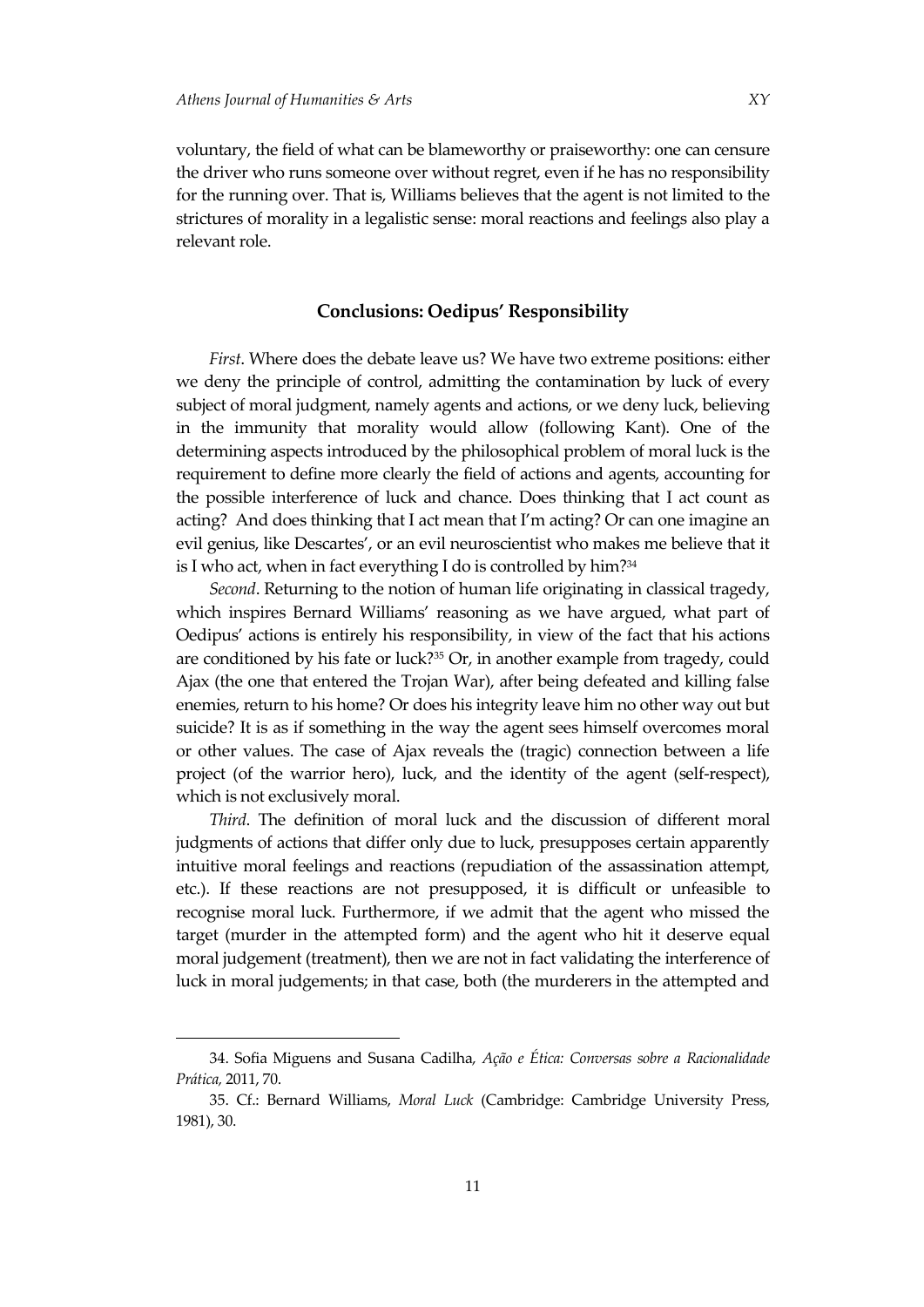$\overline{a}$ 

actual forms) are guilty, regardless of the result, and therefore of the interference of luck.

However, even if we are not strictly consequentialist, the resulting luck seems to have to be weighed in, otherwise we would be forced into other absurd conclusions, or inferences that are hardly defensible *prime facie*, namely: if we don't need the results to evaluate a driver, but judge equally one that runs someone over and one that does not, we will have to condemn (or absolve) both drivers in the same way, regardless of the outcome of their driving. I admit that this conclusion is counterfactual, since, in fact, they are not both subjected to the same moral judgment. Or imagine a man full of good intentions who, by luck, never manages to put his good intentions to practice: would we, nevertheless, attribute merit to him? Would we consider someone a virtuous agent even if he has no actions to show for himself, but only morally correct intentions and motivations? Symmetrically, would a vicious agent who, by luck, never acts morally wrongly (an agent hypothetically continually thwarted in his murderous intentions) be morally judged only by his malicious intentions or motivations? If we admit to not negatively evaluating (censuring) the murderer regardless of whether he was successful or not (murder in the attempted form *versus* murder in fact), it does not seem symmetrically permissible to positively evaluate (praise) both a wellmeaning agent who carries out his virtuous intentions and a well-meaning agent who does not (or, *in extremis*, a malicious agent whose actions have benign consequences).

*Fourth*. Going back to the Greek context, even Zeus, despite being sympathetic to Hector, had to accept the death of the Trojan prince after weighing down both his and Achilles' fate. <sup>36</sup> It may be that even the gods are subjected to fate. Yet, as far as morality is concerned, we should not resign ourselves to benevolently accept Oedipus' statement – "I did not err" $37$  – after the prophesied crimes have been committed. In conclusion: we cannot accept, *prima facie*, that luck should alter decisively our moral judgment.

There is here present a paradoxical dynamic to which I have pointed before: in the case of the gunman whose shot was intercepted by a bird, the luck that prevented him from committing the crime affects our moral judgement of his action: we don't say that he is a murderer. But in the case of Oedipus, the fate (the misfortune) that forced him to commit the crime does not affect our moral judgement of this actions: we say that he is a parricide.

<sup>36</sup>*. Ilíada* 22, 209-213, cf.: Manuel Antunes, "Sebenta de História da Cultura Clássica (1970)," in *Obra Completa do Padre Manuel Antunes, Sj. (*t. I, vol. II) (Lisboa: Fundação Calouste Gulbenkian, 2008), 262.

<sup>37.</sup> "Meus sofrimentos são inesquecíveis; / sofri-os sem saber o que fazia. / Os deuses são as minhas testemunhas / e tudo aconteceu malgrado meu." Sófocles, *A Trilogia Tebana: Édipo Rei, Édipo em Colono, Antígona* (Rio de Janeiro: Zahar, 2012), 575. "Não! Eu não pequei!" Ibid, 594.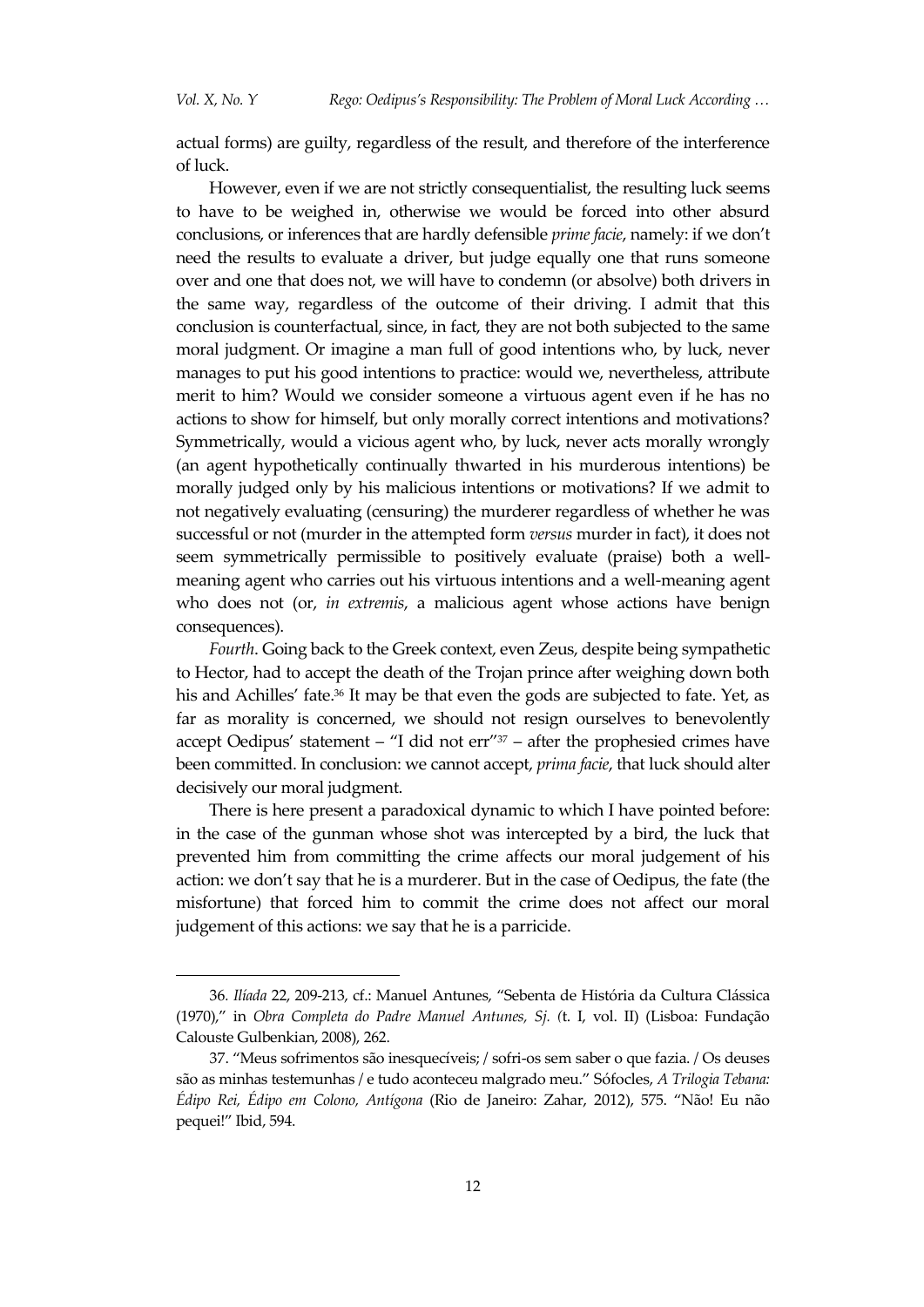Finally, the rereading of the Oedipus tragedy marks Western culture since Freud and psychoanalysis; or, if Oedipus is the scapegoat who, by being sacrificed, allows for the re-establishment of justice in Thebes and the end of the plague of which he was, after all, the only culprit (René Girard), as argued by Carlos João Correia, the myth accounts for the hiatus between life and thought, 38 namely the gap between the chaos of chance, fate and the circumstances of life, that escape the will of the agent, and moral thought and judgement. If, on the one hand, we call destiny the vital circumstances that introduce uncontrollable elements, on the other hand, moral thought cannot abandon its critical, evaluative and guiding purpose for right action. It is this responsibility for moral errors mixed with his fate that Oedipus bears, although his knowledge of the determinants of his action is limited.

Synthesizing the central argument: (1) There is a tension between luck and morality at various levels or of different kinds. (2) Kant's position is a paradigm of the exclusion of luck in moral judgment. (3) Oedipus is determined by the gods to commit parricide; is he free and therefore responsible for his actions? If so, how? (4) The objective viewpoint of action (scientific-natural) eliminates or threatens the deliberative character of action. (5) There is a tensional dialectic between how we look at our actions and how actions can be observed in a causal nexus — as events. This tensional dialectic is irresolvable.

In summary: luck interferes with judgments and we continue to judge morally (this is the definition of moral luck). There are decisive factors beyond the agent's control. Oedipus is subjected to luck (he does not control what happens to him). Oedipus can still be subjected to moral judgment.

### **Acknowledgments**

I thank Professor Adriana Veríssimo Serrão, at the Philosophy Department of the Faculty of Letters of the University of Lisbon, for challenging me to prepare this text. I would also like to thank the Praxis Group of the Philosophy Centre of the University of Lisbon (CFUL), supervised by Professor Ricardo Mendoza-Canales, for their helpful discussion of this paper. I thank Dr. Maria José Figueiredo for reviewing this article.

# Bibliography

Andre, Judith. "Nagel, Williams, and Moral Luck." *Analysis* 43 (1983): 202-207.

 $\overline{a}$ 

Antunes, Manuel. "Sebenta de História da Cultura Clássica (1970)." (Notebook of History of Classical Culture (1970).) In *Obra Completa do Padre Manuel Antunes, Sj. (*t. I, vol. II). Lisboa: Fundação Calouste Gulbenkian, 2008.

<sup>38.</sup> Carlos João Correia, *Mitos e Narrativas: Ensaios sobre a Experiência do Mal*, 2003, 156.